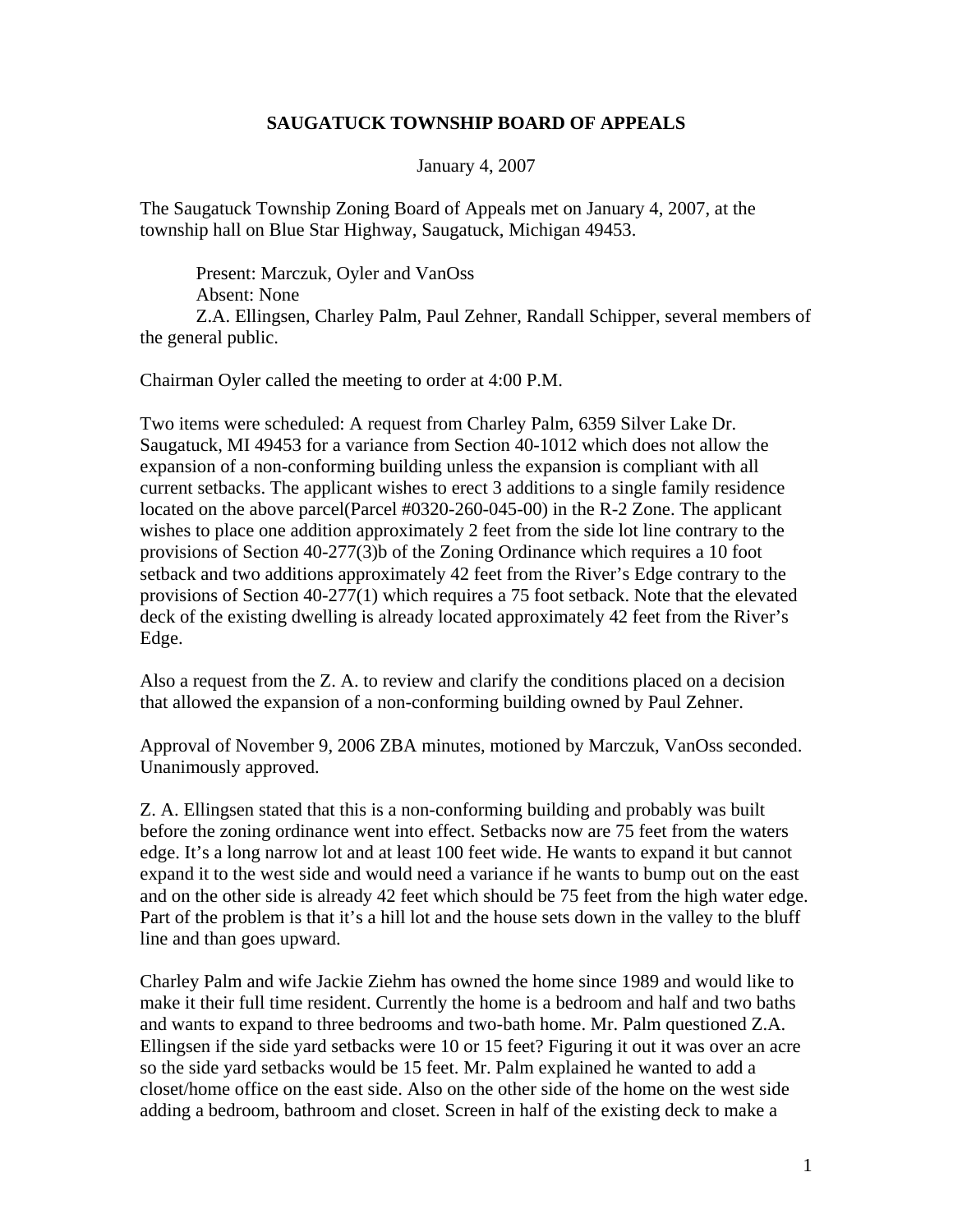screen-in porch, facing the water. Making sure to stay within the existing neighbors and not get any closer to the water.

Marczuk asked Mr. Palm if he would be cutting into the hill and yes he would a little bit. Mr. Palm stated if they were denied of the request it would cause them to clear cut into the hill in building a new home, they would level this home and build a brand new one.

Letters of support were received from the adjacent neighbors on the east and west side.

Jeff and Cindy Tolbert, 6367 Silver Lake Road was in full support of the proposed construction.

Tammy Kerr, 6363 Silver Lake Road was in full support also.

A phone call was made to Chairman, Tedd Oyler from Al Malkowski, 6365 Old Allegan Road to voice his objection on the request from Charley Palm. He lives west of Tammy Kerr's house, which would be west from Palm's.

Public comments:

Gerrit Sturrus, 6377 Old Allegan Road, concerned about the encroachment to Silver Lake. Chairman Oyler said they would not be any closer to the water than they are now.

Brent Johnson, 6351 Old Allegan Road, concerned about fire accessibility, houses being too close.

 Marczuk asked Mr. Palm if had ever been to the ZBA for this property and in 1985 they were at the ZBA and had asked for a larger home and also a walkout and were approved but never went through with the construction.

Chairman Oyler read through the questions on finding the facts for approval or denial of variance request:

- 1) No
- 2) No
- 3) Yes
- 4) No
- 5) Yes

Motion to approve the variance requested. Marczuk motion to approve the variance, VanOss seconded. Unanimously approved.

Second hearing: A request from the Zoning Administrator for a clarification conditions placed on a decision on July 28, 2005.

Z. A. Ellingsen stated that Mr.  $\&$  Mrs. Mahoney addressed a letter to the ZBA  $\&$ Township Board about failure to enforce the conditions the ZBA approved. Z.A. Ellingsen concern is the number of trailers and type of trailers, storage trailer and what storage trailers constitutes. Z. A. Ellingsen wants clarified, the storage trailer issue and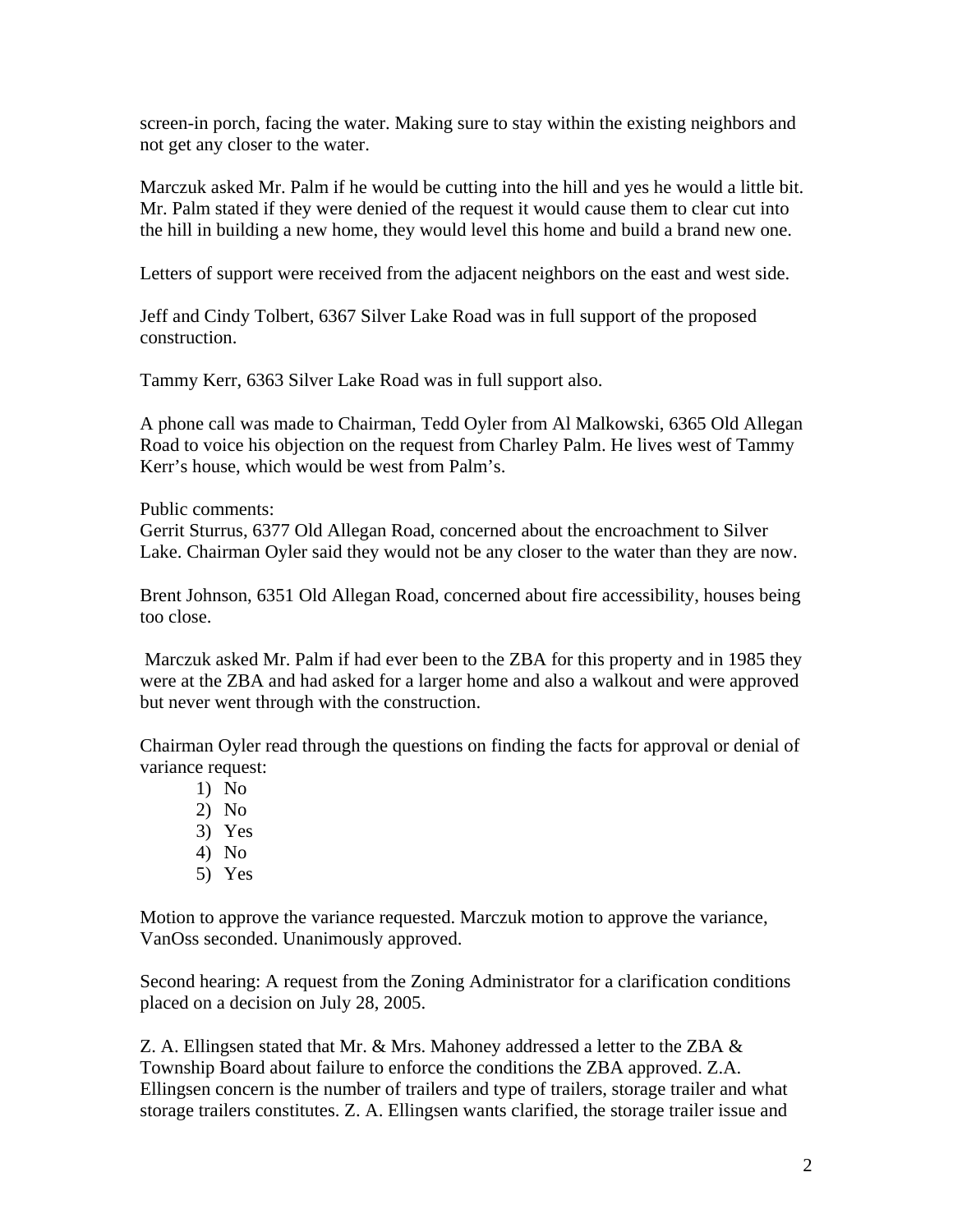whether or not the  $6<sup>th</sup>$  trailer is a storage trailer or an over the road trailer for use of transfer goods from one place to another.

Chairman Oyler stated the conditions the ZBA placed on Zehners property located on  $6461 124<sup>th</sup>$  Ave., on July 2005 that any storage trailers left on the property has to be placed as far away from M-89. No more than 5 storage trailers on site at any one time.

Z.A. Ellingsen stated that there is no definition of storage trailers in the ordinance because it's a condition and not an ordinance.

Mr. Mahoney concerns are not only the number of storage trailers on the property but also the proposed use of the building. Chair Oyler mentioned this was an enforcement issue and that Z.A. Ellingsen has been investigating that. Z.A. Ellingsen mentioned that Mr. Wooten is working out of that building. As long as it's for storage and not for doing business in there it's no issue.

Randall Schipper, Attorney representing Paul Zehner, stated that the key issue is what is a storage trailer? The reason for the addition was to take inventory out of those trailers. The definition for storage trailers in trucking term is not suitable to go over the road verses over the road trailers.

Chairman Oyler mentioned that there are trailers in transit (over the road trailer)in the front of the building at the loading dock, being unloaded or loaded for Mr. Zehner or Mr. Wooten, besides the 5 storage trailers. Mr. Zehner stated that those trailers could be there for more than 1 night, but it's always been that way. Mr. Zehner stated that the over the road trailers are rotated every 4 to 5 days. Oyler asked how long does it take to unload a trailer? Zehner stated that it varies.

Mr. Mahoney mentioned that the trailer that is at the loading dock has been there for 2 months, the one before that was 6 months. Mahoney states if it doesn't move for more than 3 days it's considered a storage trailer.

Chairman Oyler definition of a storage trailer. If its license its over the road and if not license its considered storage. If it is parked there for sometime that essential the lack of use it is a storage trailer. The lack of movement could be also being a storage trailer.

Mr. Schipper, Attorney representing Zehner mentioned that the issue at the 05' meeting was all the trailers being parked in the front. Its only one trailer at the dock compared to 13 trailers.

Chairman Oyler replied that the ZBA will have a written decision within a week. Letters will be sent to Mr. Zehner, Mr. & Mrs. Mahoney and Mr. Schipper.

Marczuk motion to adjourn at 5:00 p.m., Vanoss seconded.